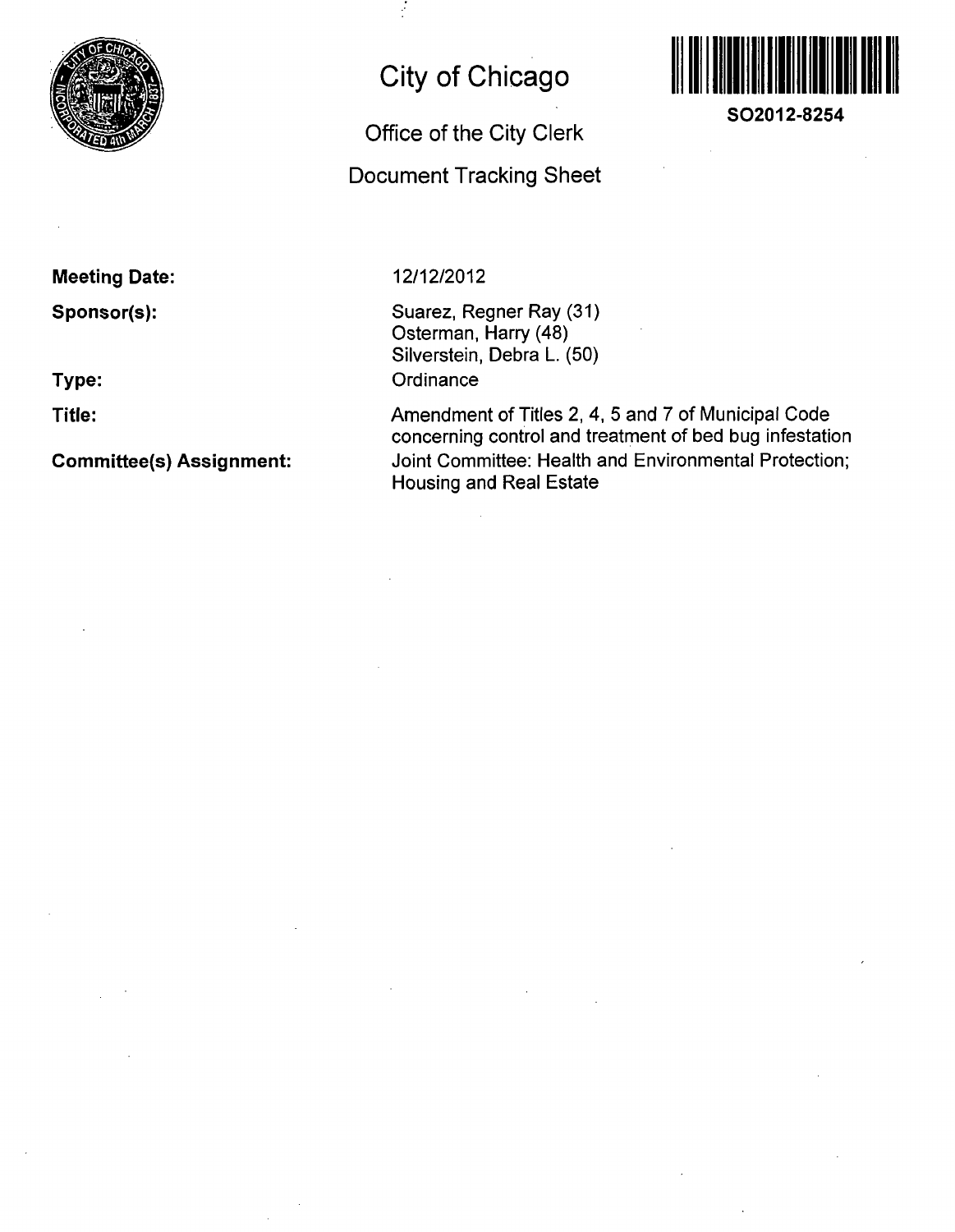# **S U BSTIIUT E ORDINANC E**

# **BE IT ORDAINED BY THE CITY COUNCIL OF THE CITY OF CHICAGO:**

SECTION 1. Section 2-112-160 of the Municipal Code of Chicago is hereby amended by inserting the language underscored and deleting the language struck through, as follows:

# **2-112-160 Commissioner - Enforcement powers and duties.**

The commissioner of health shall have the following powers and duties:

(a) Public health related powers and duties:

(1) To enforce all the laws of the state and provisions of this Code in relation to matters pertaining to the public health and sanitary conditions of the city;

(2) To enforce all regulations of the board of health or any other federal, state or local authority with power to make regulations concerning the public health;

(3) To cause all nuisances affecting the health of the public to be abated with all reasonable promptness;

(4) To determine when a disease is communicable or epidemic, and establish quarantine regulations whenever it is deemed necessary- $\frac{1}{2}$ 

(5) To enforce section 4-4-332. Article VIII of chapter 7-28 and all other code provisions applicable to bed bugs.

(Omitted text is unaffected by this ordinance)

SECTION 2. Chapter 4-4 of the Municipal Code of Chicago is hereby amended by adding a new Section 4-4-332, as follows:

## **4-4-332 Bed bugs.**

(a) It is the responsibility of every licensee under this title 4 to provide pest control services when an infestation of bed bugs is found or suspected on any licensed premises. Everv licensee shall maintain a written record of the pest control measures performed by the pest management professional and shall include reports and receipts prepared bv the pest management professional relating to those measures taken. The record shall be maintained for three vears and shall be open to inspection by the departments of health, buildings, and business affairs and consumer protection.

(b) It shall be unlawful for anv licensee under this title 4 which provides sleeping accommodations for hire or rent for transient occupancy by guests to rent, hire, or otherwise provide, anv such sleeping accommodation in which an infestation of anv bed bugs is found or suspected, unless an inspection by the pest management professional has determined that no evidence of bed bugs can be found and verified.

(c) For purposes of this section, the following definitions applv:

"Pest management professional" has the same meaning ascribed to that term in section 7-28-810.

"Transient occupancy" means anv occupancy on a daily or nightly basis, or any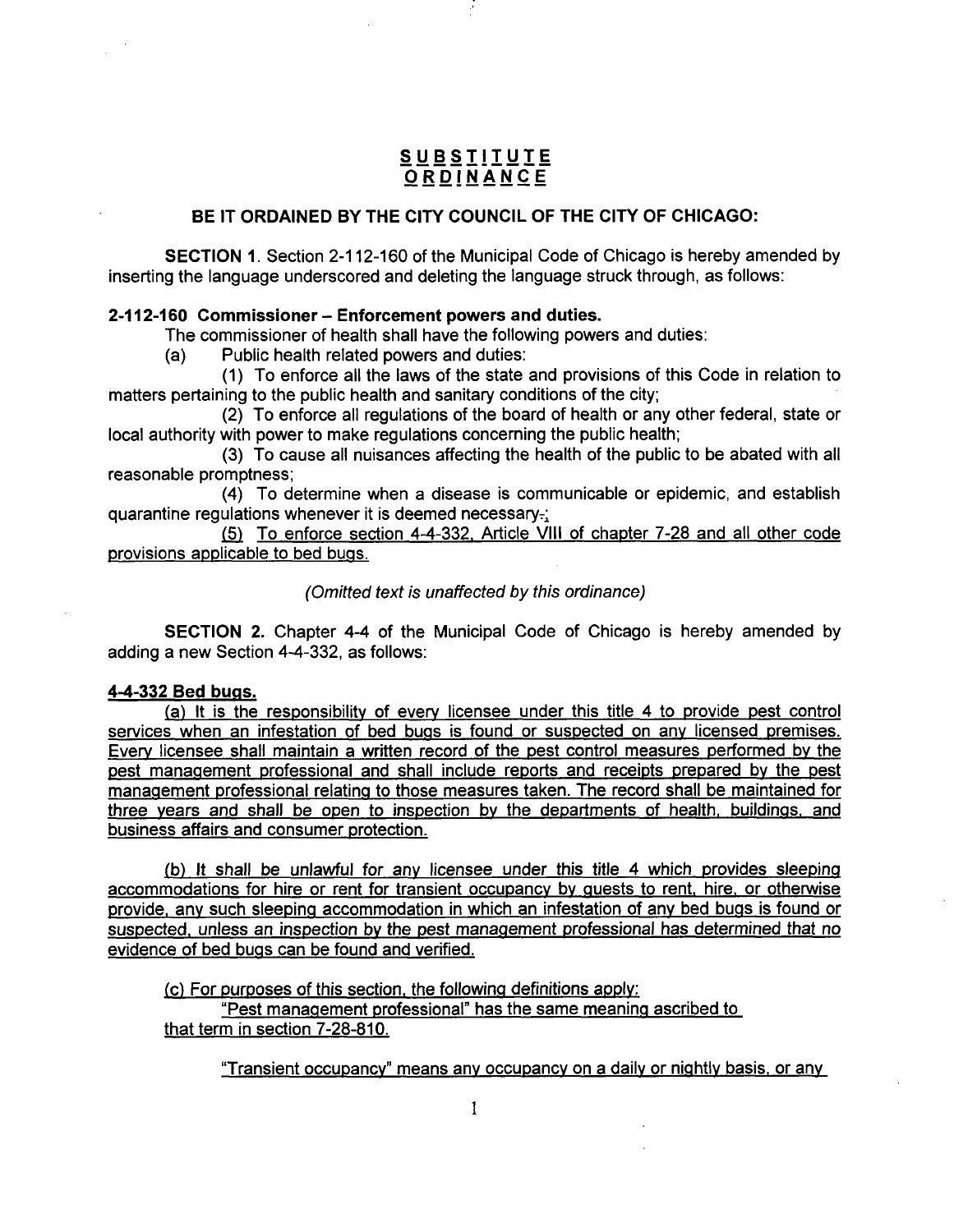#### part thereof, for 30 or fewer consecutive davs.

SECTION 3. Chapter 5-12 of the Municipal Code of Chicago is hereby amended by adding a new Section 5-12-101, and by adding the language underscored, as follows:

## **5-12-040 Tenant responsibilities.**

Every tenant must:

(a) Comply with all obligations imposed specifically upon tenants by provisions of the municipal code applicable to dwelling units, including section 7-28-850:

## (Omitted text is unaffected by this ordinance)

## **5-12-101 Bed bugs - Education.**

For anv rental agreement for a dwelling unit entered into or renewed after the effective date of this 2013 amendatory ordinance, prior to entering into or renewing such agreement, the landlord or any person authorized to enter into such agreement on his behalf shall provide to such tenant the informational brochure on bed bug prevention and treatment prepared by the department of health pursuant to section 7-28-860.

SECTION 4. Chapter 7-28 of the Municipal Code of Chicago is hereby amended by adding a new section 7-28-370, as follows:

# **7-28-370 Disposal of furnishings, bedding, clothing or other materials infested with bed bugs.**

(a) No person shall place, discard or dispose of any bedding, clothing or other materials infested with bed bugs on the public way or in a refuse container or dumpster located on the public way, except when such bedding, clothing or other material is placed in or near the person's refuse container or dumpster for pick-up as trash and the bedding, clothing or other material is totally enclosed in a plastic bag and labeled as being infested with bed bugs.

(b) No furnishing, bedding, clothing or other material infested with bed bugs shall be recycled.

(c) For purposes of this section, "bedding" has the same meaning ascribed to that term in section 7-28-810.

SECTION 5. Chapter 7-28 of the Municipal Code of Chicago is hereby amended by adding a new Article VIII Bed Bugs, Sections 7-28-810 through 7-28-900, as follows:

#### **Article VIII Bed Bugs.**

7-28-810 Definitions. As used in this article, the following terms are defined as follows:

"Bedding" means any mattress, box spring, foundation, or studio couch made in whole or part from new or secondhand fabric, filling material, or other textile product or material and which can be used for sleeping or reclining purposes.

"Commissioner" means the commissioner of public health.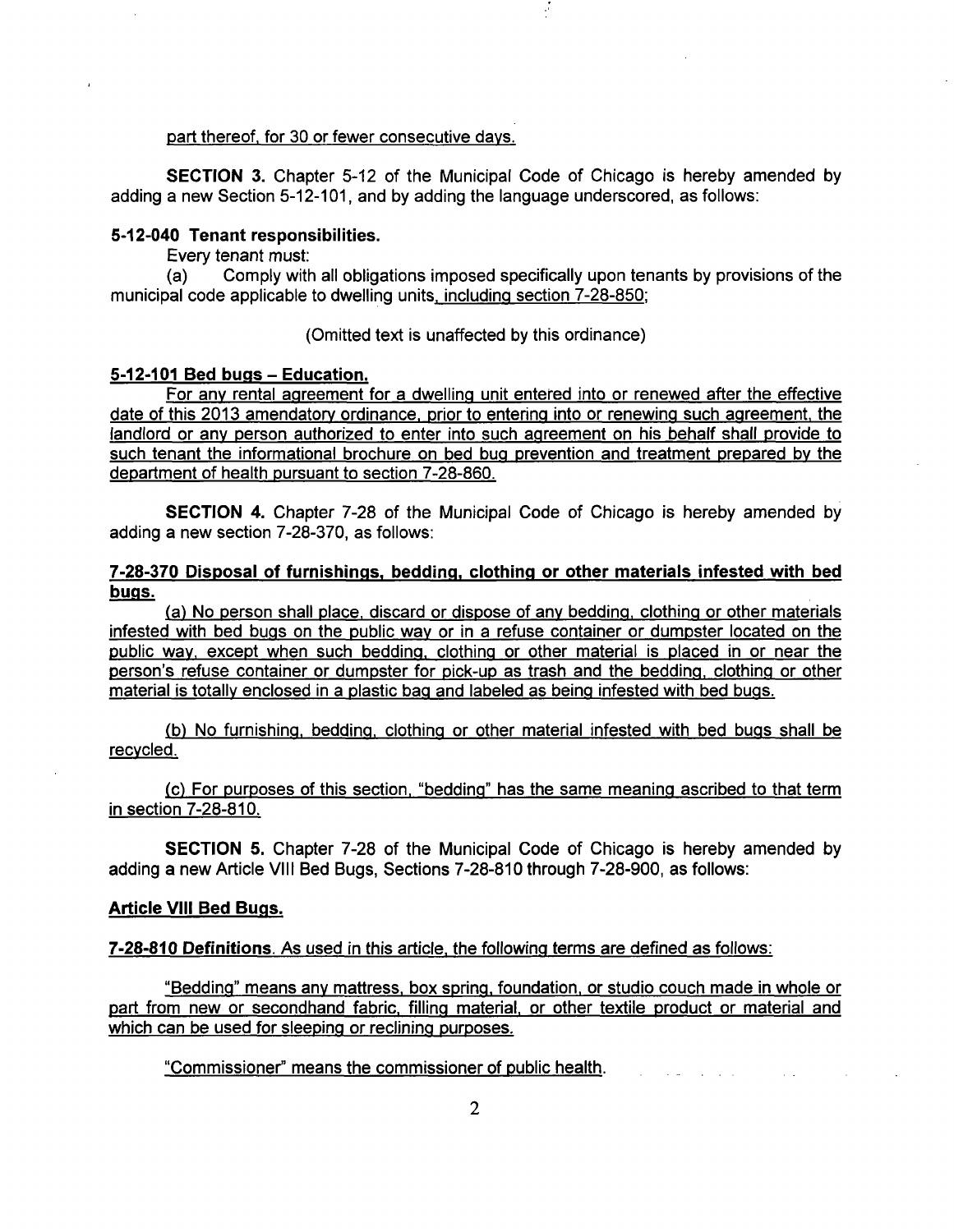"Dwelling unit," "landlord," "rent" and "tenant" have the meaning ascribed to those terms in Section 5-12-030.

"Multiple rental unit building" means a building which contains hwo or more rental units. A "multiple rental unit building" does not include a condominium or cooperative building.

"Pest Management Professional" means a person who: (i) is licensed, registered or certified bv the State of Illinois to perform pest control services pursuant to the Structural Pest Control Act. 235 ILCS 235: (ii) has attended courses or undergone training for the proper method for the extermination of bed bugs; and (iii) follows National Pest Management Association Best Practices for the extermination of bed bugs.

"Rental unit" means any dwelling unit which is not owner occupied and is held out for rent to tenants, including any single family home held out for rent to tenants.

## **7-28-820 Bed bugs-Nuisance.**

Bed bugs are hereby declared to be a public nuisance subiect to the abatement provisions of this chapter.

**7-28-830 Bed bug infestation-duty to exterminate.** (a) In any rental unit in which an infestation of bed bugs is found or reasonably suspected, it is the responsibility of the landlord to: (1) provide pest control services bv a pest management professional until such time that no evidence of bed bugs can be found and verified: and (2) maintain a written record of the pest control measures performed by the pest management professional on the rental unit. The record shall include reports and receipts prepared by the pest management professional. The record shall be maintained for three vears and shall be open to inspection by authorized city personnel, including but not limited to employees of the departments of health and buildings.

(b) In any multiple rental unit building in which an infestation of bed bugs is found or reasonably suspected, it is the responsibility of the landlord to: 1) provide pest control services by a pest management professional until such time that no evidence of bed bugs can be found and verified within the building or portion thereof, including the individual rental units; and (2) maintain a written record of the pest control measures performed by pest management professional on the building. The record shall include reports and receipts prepared by the pest management professional. The record shall be maintained for three vears and shall be open to inspection bv authorized citv personnel, including but not limited to employees of the departments of health and buildings.

(c) A landlord shall provide the pest control services within 10 days after: (1) a bed bug is found or reasonably suspected anywhere on the premises; or (2) being notified in writing by a tenant of a known or reasonably suspected bed bug infestation on the premises or in the tenant's rental unit.

(d) The extermination of bed bugs shall be by:

(1) inspection, and if necessary, the treatment ofthe dwelling unit on either side of the affected dwelling unit and the unit directly above and below the affected dwelling unit. This pattern of inspection and treatment shall be continued until no further infestation is detected; or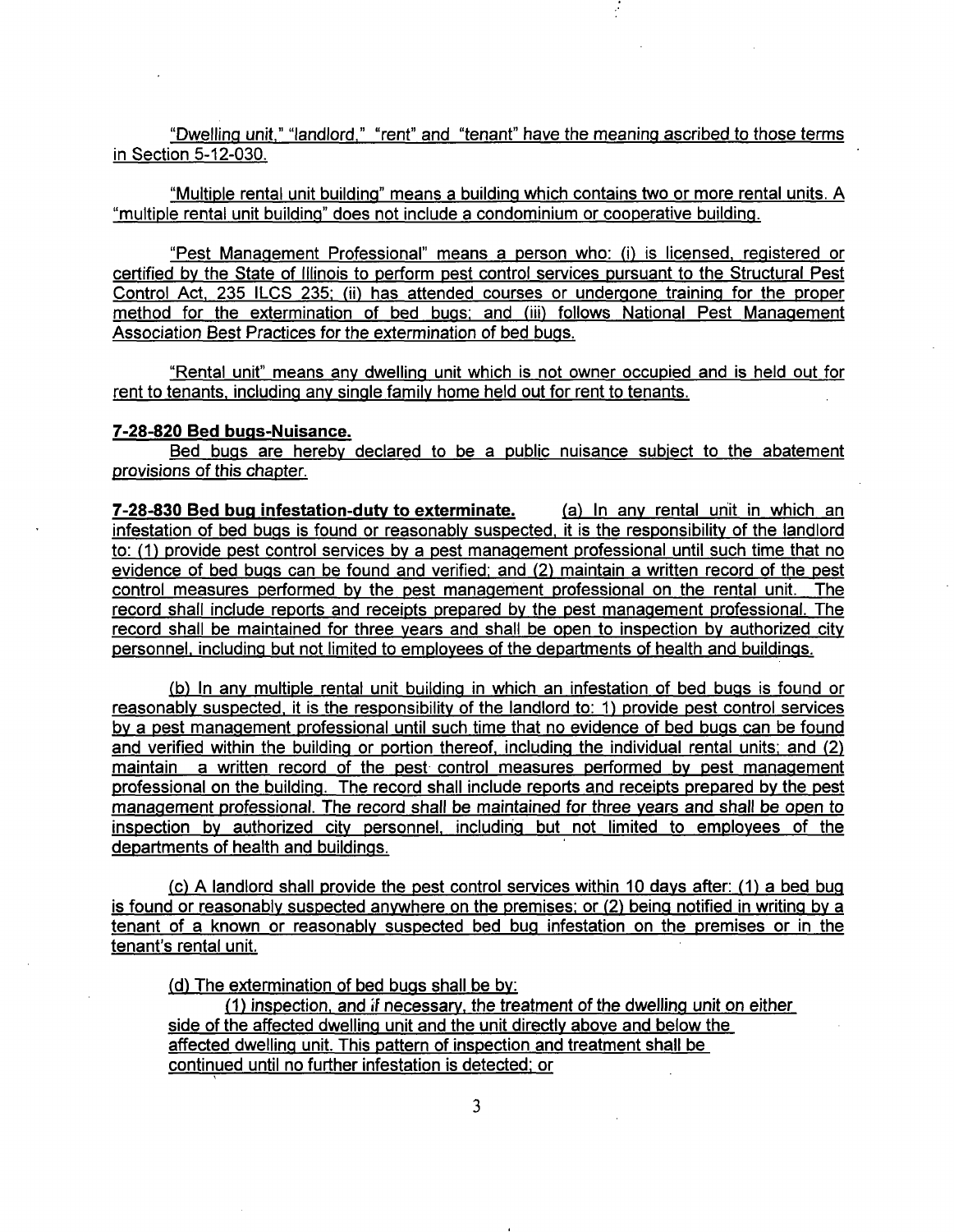(2) anv other method approved by the commissioner in rules and regulations.

(e) A landlord may not knowingly terminate a tenancy, increase rent, decrease services, bring or threaten to bring a lawsuit against a tenant for possession or refuse to renew a lease or tenancy because the tenant has in good faith:

> (1) complained of a bed bug infestation within the tenant's rental unit or the premises in which the tenant's rental unit is located to a competent governmental agency, elected representative or public official charged with responsibility for enforcement of a building, housing, health or similar code;

> (2) complained of a bed bug infestation within the tenant's rental unit or the premises in which the tenant's rental unit is located to a community organization or the news media:

> (3) sought the assistance of a community organization or the news media to remedy a bed bug infestation within the tenant's rental unit or the premises in which the tenant's rental unit is located;

> (4) reguested the landlord to provide pest control measures for a bed bug infestation as reguired bv a building code, health ordinance, other regulation, or the residential rental agreement: or

> (5) testified in any court or administrative proceeding concerning any bed bug infestation within the tenant's rental unit or the premises in which the tenant's rental unit is located.

If the landlord acts in violation of this subsection  $(e)$ , the tenant has a defense in any retaliatory action against him for possession and is entitled to recover possession of the rental unit or terminate the rental agreement and, in either case, mav recover an amount egual to two months rent or twice the damages sustained by him, whichever is greater, and reasonable attorneys' fees. If the rental agreement is terminated, the landlord shall return all security and interest recoverable under Section 5-12-080 and all prepaid rent. In an action by or against the tenant, if there is evidence of tenant conduct protected herein within one year prior to the alleged act of retaliation, that evidence shall create a rebuttable presumption that the landlord's conduct was retaliatory. The presumption shall not arise if the protected tenant activity was initiated after the alleged act of retaliation.

# **7-28-840 Condominium and cooperative buildings-plan for treatment of bed bugs.**

(a) No later than 90 days after the effective date of this section, the governing association of a condominium or cooperative building shall prepare a pest management plan for the detection, inspection and treatment of bed bugs in the building. The plan shall include the provisions of section 7-28-830(c).

(b) The governing association shall maintain written records of anv pest control measures in the building performed by a pest management professional retained by the governing association and any report prepared bv the pest management professional. The plan and records shall be: (1) maintained either on-site in the building or at the property management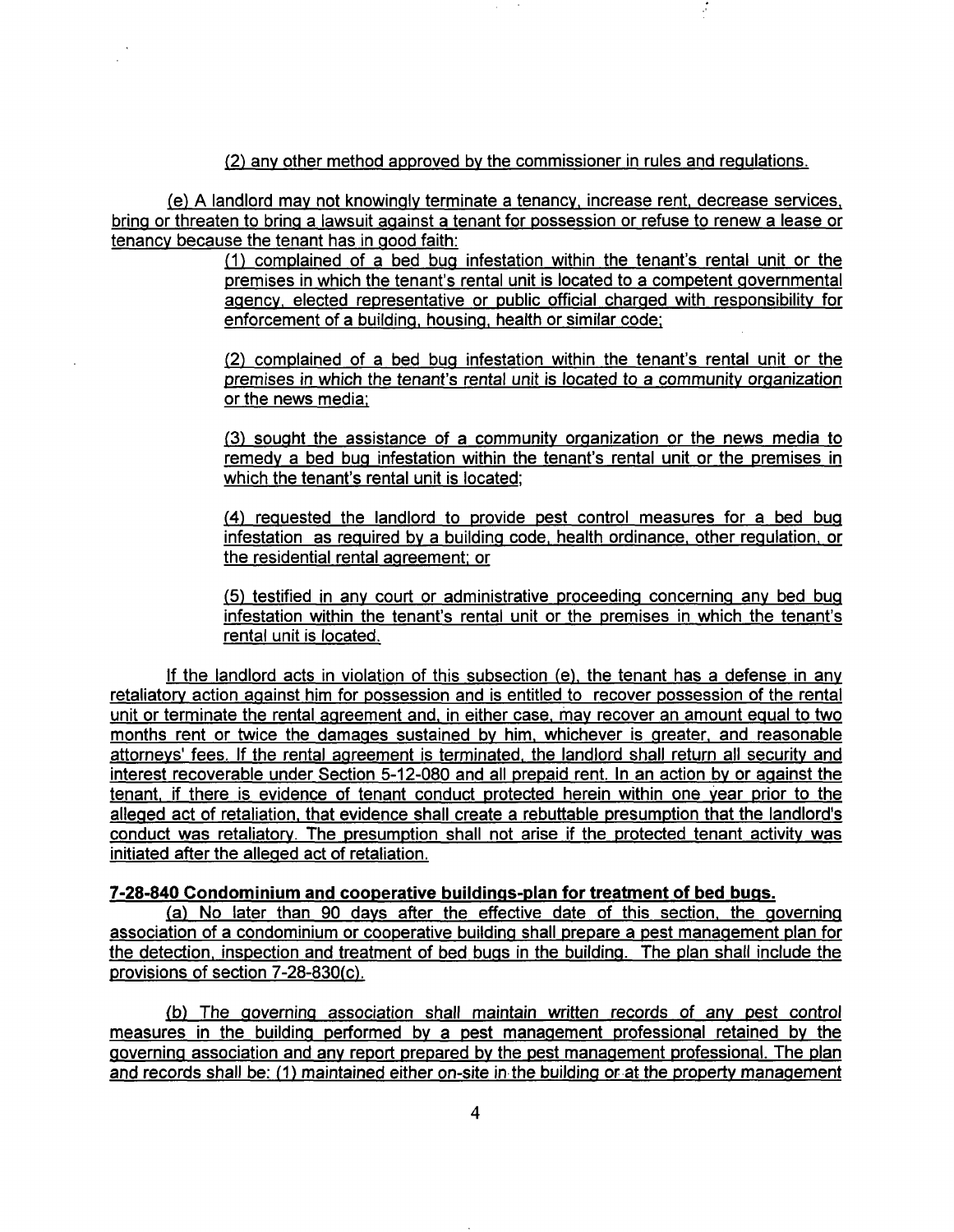office: (2) maintained for three years: and (3) open to inspection upon reguest by authorized city personnel, including but not limited to employees of the departments of health and buildings.

(c) Every owner of condominium unit or a lessee with a proprietary lease in a cooperative shall immediately notify, in writing, the governing association of any known or reasonably suspected bed bug infestation in the presence of the unit or cooperative, clothing, furniture or other personal property located in the unit or cooperative, and cooperate with the governing association in the control, treatment and eradication of bed bug infestation found or suspected to be in the unit or cooperative.

(d) For purposes of this section the following definitions apply:

"Condominium unit" or "unit" has the meaning ascribed to that term in section 13-72-010.

"Cooperative building" means a building or buildings and the tract, lot, or parcel on which the building or buildings are located and fee title to the land and building or buildings is owned bv a corporation or other legal entity in which the shareholders or other co-owners each also have a long-term proprietary lease or other long-term arrangement of exclusive possession for a specific unit of occupancy space located within the same building or buildings.

"Cooperative" is an individual dwelling unit within a cooperative building.

"Governing association" means the board of managers of a condominium homeowners' association or the board of directors of a cooperative building.

(e) The commissioner shall prepare and post on the health department's publicly accessible website a sample plan for the detection, inspection and treatment of bed bugs for the governing association of condominium or cooperative building. The sample plan shall set forth the best practices for the detection and treatment of bed bugs in such buildings.

# **7-28-850 Tenant Responsibilitv.**

(a) Within 5 davs after a tenant finds or reasonably suspects a bed bug infestation in the presence of the tenant's dwelling unit, the tenant shall notify, in writing, the landlord of any known or reasonably suspected bed bug infestation in the presence of the tenant's dwelling unit, clothing, furniture or other personal property located in the building, or of any recurring or unexplained bites, stings, irritation, or sores of the skin or body which the tenant reasonably suspects is caused by bed bugs.

(b) The tenant shall cooperate with the landlord in the control, treatment and eradication of bed bug infestation found or reasonably suspected to be. in the tenant's rental unit. As part of that cooperation, the tenant shall:

(1) not interfere with inspections or treatments:

(2) after reasonable notice in writing to the tenant, grant access at reasonable times to the tenant's rental unit for purposes of bed bug infestation inspection or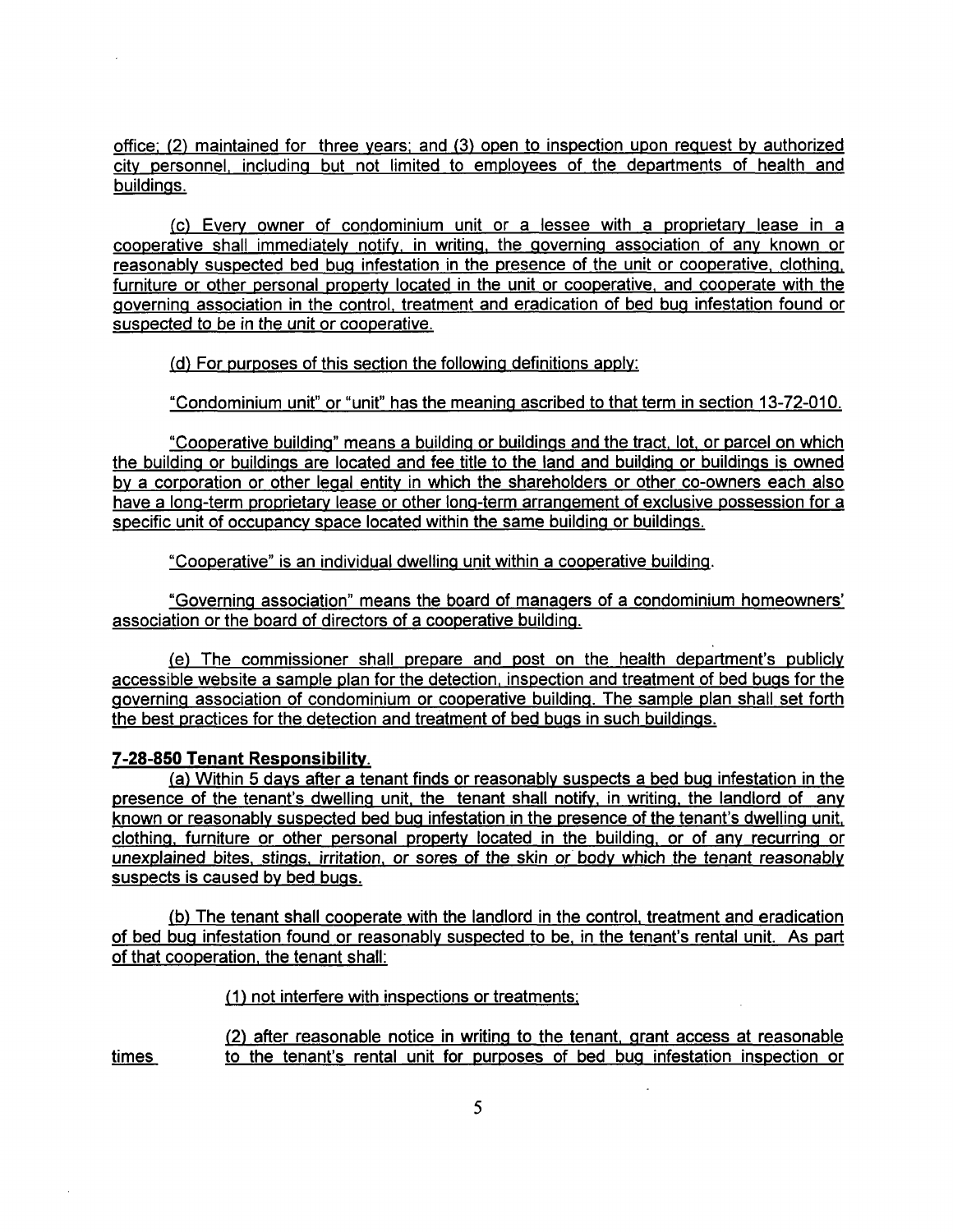## treatment:

(3) make any necessary preparations, such as cleaning, dusting or vacuuming, prior to treatment in accordance with anv pest management professional's recommendations: and

(4) dispose of any personal property that a pest management professional has determined cannot be treated or cleaned before the treatment of the tenant's dwelling unit.

(5) prior to removing anv personal property from the tenant's dwelling unit, safely enclose in a plastic bag any such personal property while it is being moved through any common area of the building, or stored at any other location. The personal property shall remained enclosed in a plastic bag until such time that the property is either properly disposed of or treated and no evidence of beg bug infestation can be found and verified.

(c) Prior to inspection or treatment for bed bug infestation, the landlord shall send a written notice to the tenant of the rental unit being inspected or treated, which advises the tenant of the tenant's responsibilities under this section and sets forth the specific preparations reguired by the tenant.

(d) This section shall not apply to any tenant of an assisted living or shared housing establishment, or similar living arrangement, when the establishment is reguired to provide the tenant assistance with activities of daily living or mandatory services. In such cases, the landlord will be responsible to make the necessary preparations, such as cleaning, dusting or vacuuming, of the tenant's rental unit prior to treatment in accordance with anv pest management professional's recommendations. For purposes of this subsection, the terms "assistance with activities of daily living," "assisted living establishment." "mandatory services" and "shared housing establishment" have the meaning ascribed to those terms in the Illinois Assisted Living and Shared Housing Act. 210 ILCS 9/10.

## **7-28-860 Sale of secondhand bedding.**

(a) For purposes of this section, the following definitions apply:

"Act" means the Illinois Safe and Hygienic Bed Act. 410 ILCS 68/1.

"Bedding." "manufacturer." "renovator." rebuilder." "repairer." "sanitizer." and "secondhand material" have the meaning ascribed to those terms in section 410 ILCS 68/5 of the Act.

"Secondhand bedding" means bedding that is made in whole or part from secondhand material or that has been previously used or owned.

(b) Every manufacturer, renovator, rebuilder. repairer and sanitizer of bedding whose product is sold in the citv shall comply with the Act.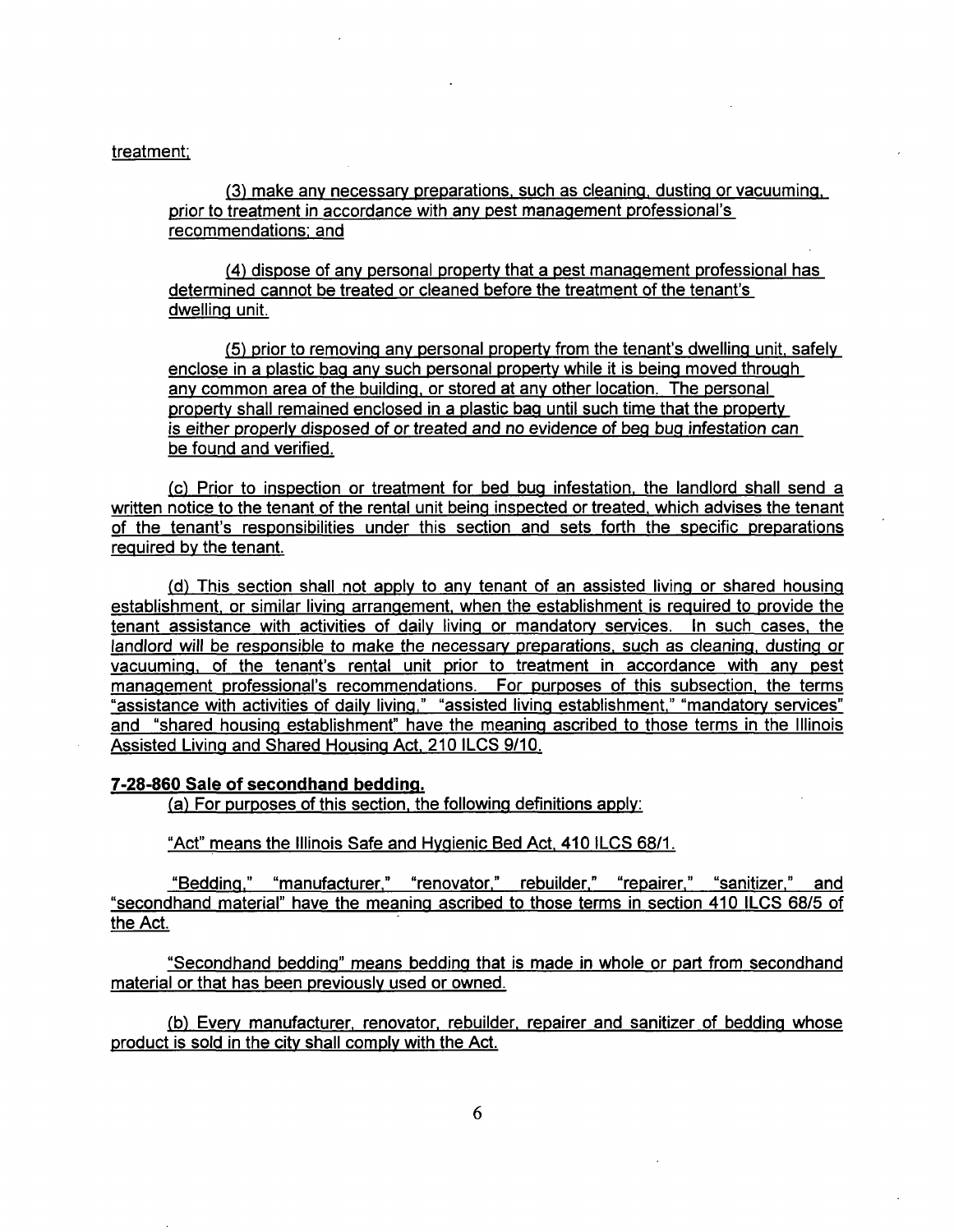(c) Every person who sells at retail any secondhand bedding shall post in a conspicuous location nearby the secondhand bedding a written notice in English. Spanish. Polish and Chinese that the bedding is made in whole or part from secondhand material or was previously owned or used.

(d) Everv person who sells at retail any secondhand bedding shall provide to the purchaser of such secondhand bedding a written notice in English, Spanish, Polish and Chinese that the bedding is made in whole or part from secondhand material or has been previously owned or used.

(e) Everv person who sells at retail any new or secondhand bedding shall inspect all material for soiling, malodor, and pest infestation, including bed bugs, prior to use, sale or distribution of the bedding. If any material in the bedding appears to be soiled, malodorous or infested with pests, the person shall not use, sell or distribute such bedding. If the bedding is infested with bed bugs, the person shall dispose of such bedding and material in an enclosed plastic bag and labeled as being infested with bed bugs.

# **7-28-870 Public information.**

The commissioner shall prepare and post on the health department's publicly available website:

(a) a brochure containing, at a minimum, the following: (1) a statement that the presence of bed bugs in anv building or dwelling unit is a public nuisance: (2) information on how to detect the presence of bed bugs; (3) information on how to prevent the spread of bed bugs within and between buildings: (4) a statement that tenants shall contact their landlord as soon as practicable if they suspect they have bed bugs in their dwelling unit; and (5) contact information as to where people can obtain more information; and

(b) information relating to licensing, registration or certification by the State of Illinois to perform pest control services.

# **7-28-880 Rules.**

The commissioner of health and the commissioner of buildings shall have joint authority to promulgate rules and regulations necessary to implement this article.

# **7-28-890 Enforcement.**

(a) Inspectors from the departments of buildings and health shall have authority to inspect the interior and exterior of buildings, other structures, or parcels on which a building is located for bed bug infestation and when any evidence is found indicating the presence of bed bugs at that site and to report such evidence to the appropriate commissioner.

(b) This article may be enforced by the departments of public health or buildings. In addition, the department of business affairs and consumer protection shall have the authority to enforce section 7-28-860.

# **7-28-900 Violation-penalties**

Anv person who violates this article shall be fined not less than \$300 nor more than \$500 for the first violation, not less than \$500 nor more than \$1.000 for the second violation within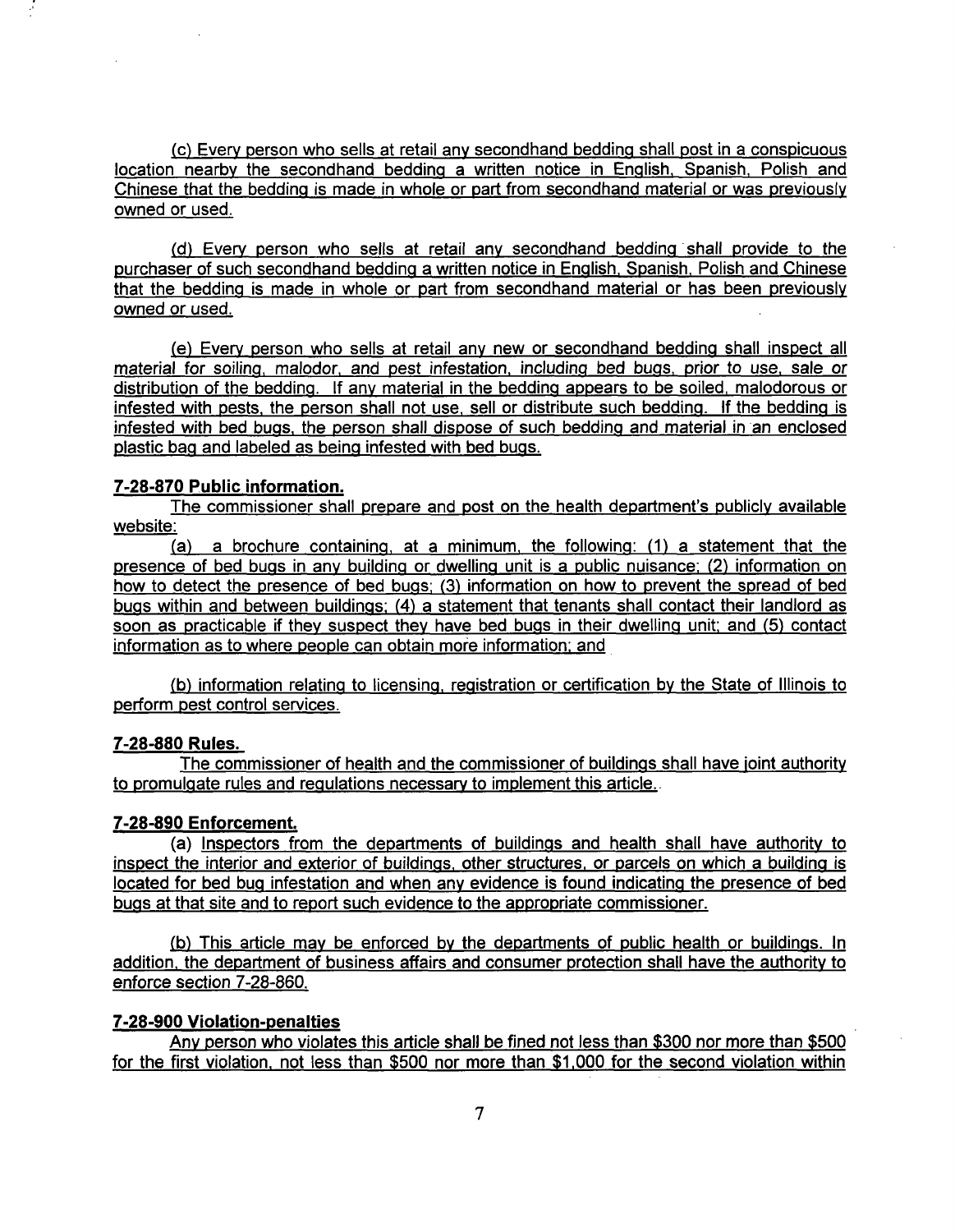twelve-months of the first violation, and (3) not less than \$1.000 nor more than \$2.000 for the third or subseguent violation within such twelve-month period. Each dav that a violation continues shall constitute a separate and distinct offense to which a separate fine shall applv.

SECTION 6. This ordinance takes effect 180 days after its passage and approval.

Ray Suarez **Harry Osterman**<br>Alderman, 31<sup>st</sup> Ward **Harry Osterman**, 48<sup>th</sup> Ward Alderman, 31<sup>st</sup> Ward

 $\bar{l}$ 

Debra Silverstein Alderman, 50<sup>th</sup> Ward